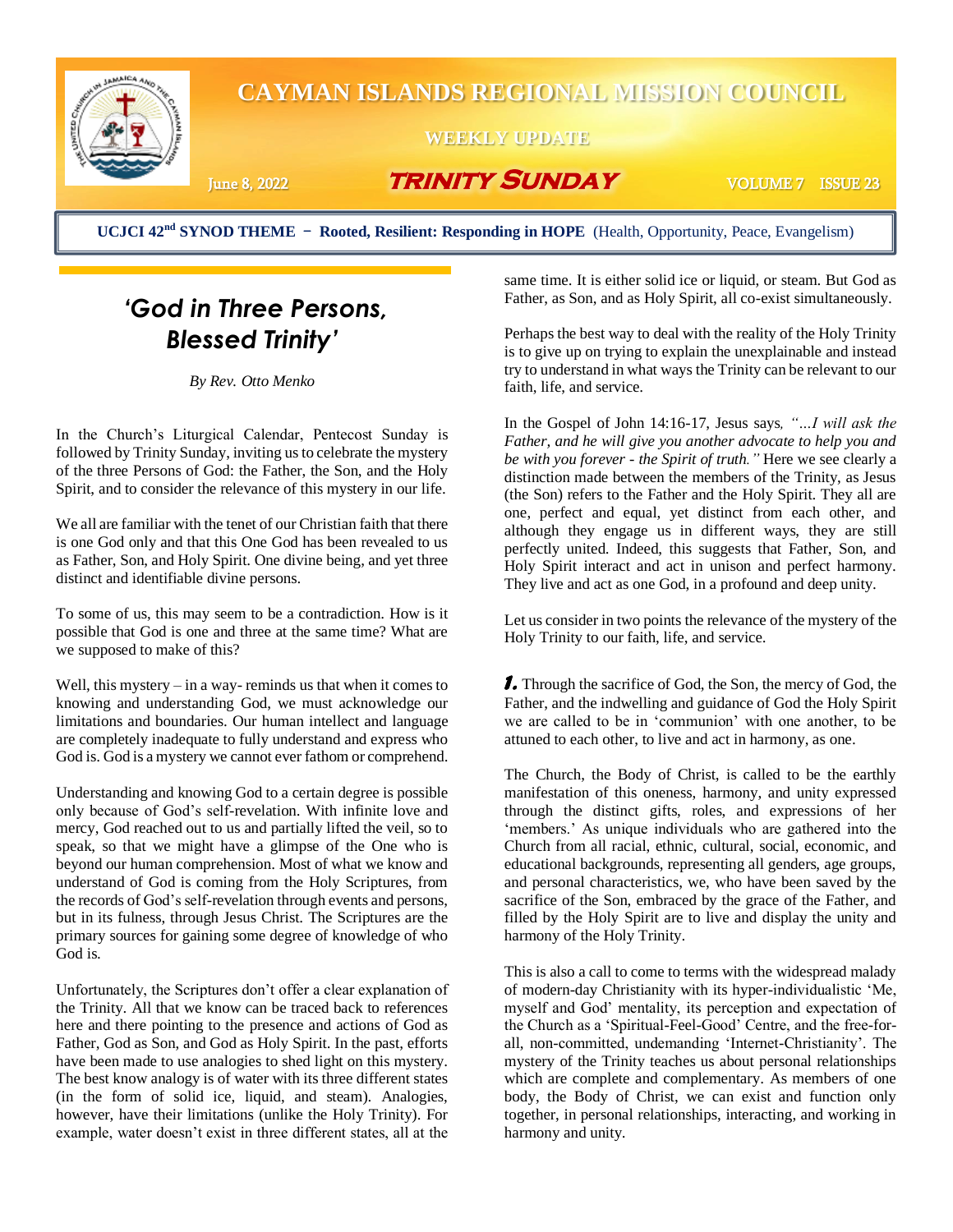As believers, we are insufficient and inefficient on our own. Left to our own devices we inevitably deteriorate and decline. When we look after only ourselves and see others (persons and institutions) as resources for our self-fulfillment and selfenrichment, we degenerate. God created us as social beings, and consequently, we can truly grow and flourish as individuals in communion with others, in complementary and harmonious relationships. This is true when it comes to our spiritual life. The call we received through Jesus Christ was a call to enter into a relationship with God and into the family of God.

*2.* The other lesson we may consider from the mystery of the Holy Trinity is that the Father, the Son, and the Holy Spirit were and are givers and not takers. They reached out to humankind and us personally with the intention of giving and sharing their love, grace, truth, forgiveness, promise, and purpose with us. God gave us the Son, the Son gave for us His life, and the Holy Spirit gives us clarity, guidance, and spiritual gifts.

By birth, we are naturally inclined to be takers and as we grow into adulthood, our propensity for taking becomes a major driving force in our lives, both on a personal and collective level. Even as born-again Christians, we are inclined to look at and judge the Church, our Congregation, based on what it can give to us and what we can gain from it. That is one of the main reasons people become 'church-hoppers' and 'churchshoppers'. The mystery of the Holy Trinity invites us to recalibrate our thinking and learn to become givers and not takers. We are called to adjust our attitude and intentions so that our perception of the Church, and our Congregation, would be dominated by the questions, like 'What can I give to my Church, how can I make a difference, how can I contribute to the life and ministry of the Body of Christ?' Just imagine if our Congregations would be populated with people asking these questions!

The strangest thing is, when we give, we begin to receive, too! We begin to grow spiritually; we begin to experience the riches and abundance of blessings without chasing them. This is how things work according to God's design.

The mystery of the Holy Trinity – as much as we can understand it - serves as a model for a relationship characterized by unity and harmony, while maintaining distinct qualities and features. It also models for us the attitude of giving, as the fundamental approach to live in this relationship.

As we celebrate Trinity Sunday, let us reflect on the relationships God has called us and our perceptions of and attitude towards each other and the Church. If we fall short of what God desires from us, let us commit to making the necessary adjustments and pray for God's mercy and help.

\*\*\*



## *Answering the Call*

The UCJCI-CIRMC would like to extend heartfelt congratulations to Rev. Thomas Mason on his ordination at the Calvin Presbyterian Church, North Bay, Ontario, Canada. Rev. Mason, with his wife, Terry, was an active member of the former George Town Charge for several years, serving as commissioned Lay Pastor at the South Sound United Church and participating in the 2019 Synod of the UCJCI in that capacity.



Originally from Scotland, Rev. Mason made his home and resided in Grand Cayman with his family for many years, working in a managerial position in the hospitality industry. It was during those years that he embarked on pursuing a degree in Theology. In 2018 he received a Master's in Theology and Master's in Divinity in 2020 from Knox College, University of Toronto. Pursuing such goals was never a self-serving, intellectual enterprise for Rev. Tom, as he intended to put to good use his qualifications and seek full-time pastoral ministry wherever God would call him to serve.

Rev. Mason will begin pastoral ministry in the two-point Pastoral Charge of Elmvale and Knox Flos Presbyterian Churches, Ontario, Canada on the  $1<sup>st</sup>$  of July, 2022. We wish God's richest blessings on him and Terry as they embark on this new chapter in their life and ministry.



Elmvale Presbyterian Church

Knox Flos Presbyterian Church

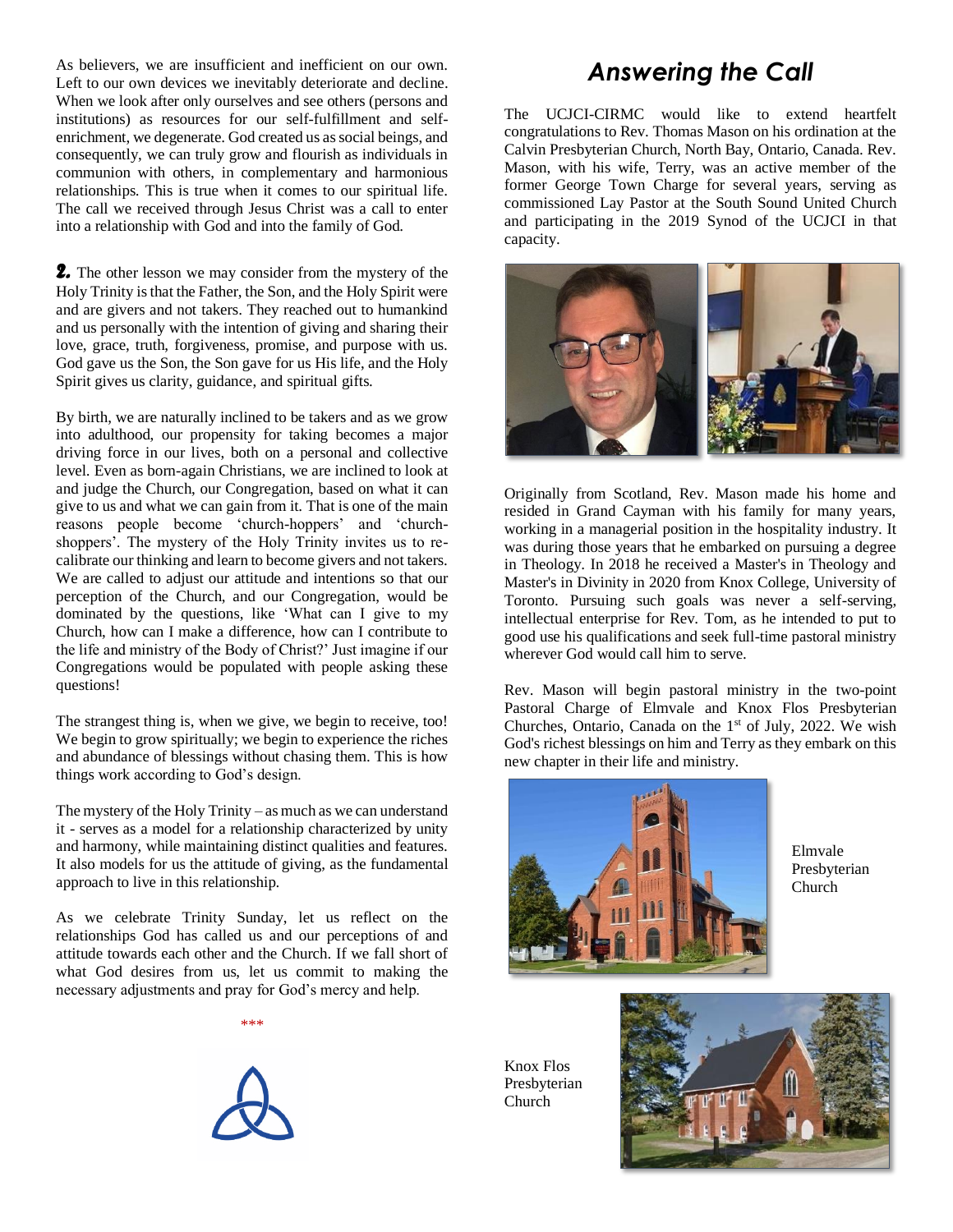## *Be Prepared!*



Forecasters at NOAA's Climate Prediction Center are predicting above-average hurricane activity for 2022 — which would make it the seventh consecutive above-average hurricane season. It is our hope and prayer that we will be spared again from the devastation of a storm. Nevertheless, it is time for all of us and our congregations to make the necessary steps and ready ourselves for all eventualities.

In addition to the annual, government-issued hurricane preparedness guidelines to aid us, we also have the **'Crisis Preparedness and Response Capability Guidelines for Congregations and Council'** document prepared by the UCJCI to assist us in this process. The leadership and membership of the CIRMC are strongly encouraged to make every effort necessary in their local context to satisfy the requirements outlined in the document. It is also advisable to take the necessary precautionary steps and prepare our households by stocking up on the basics to avoid getting caught up in the typical pre-storm rush on the supermarkets and hardware stores.